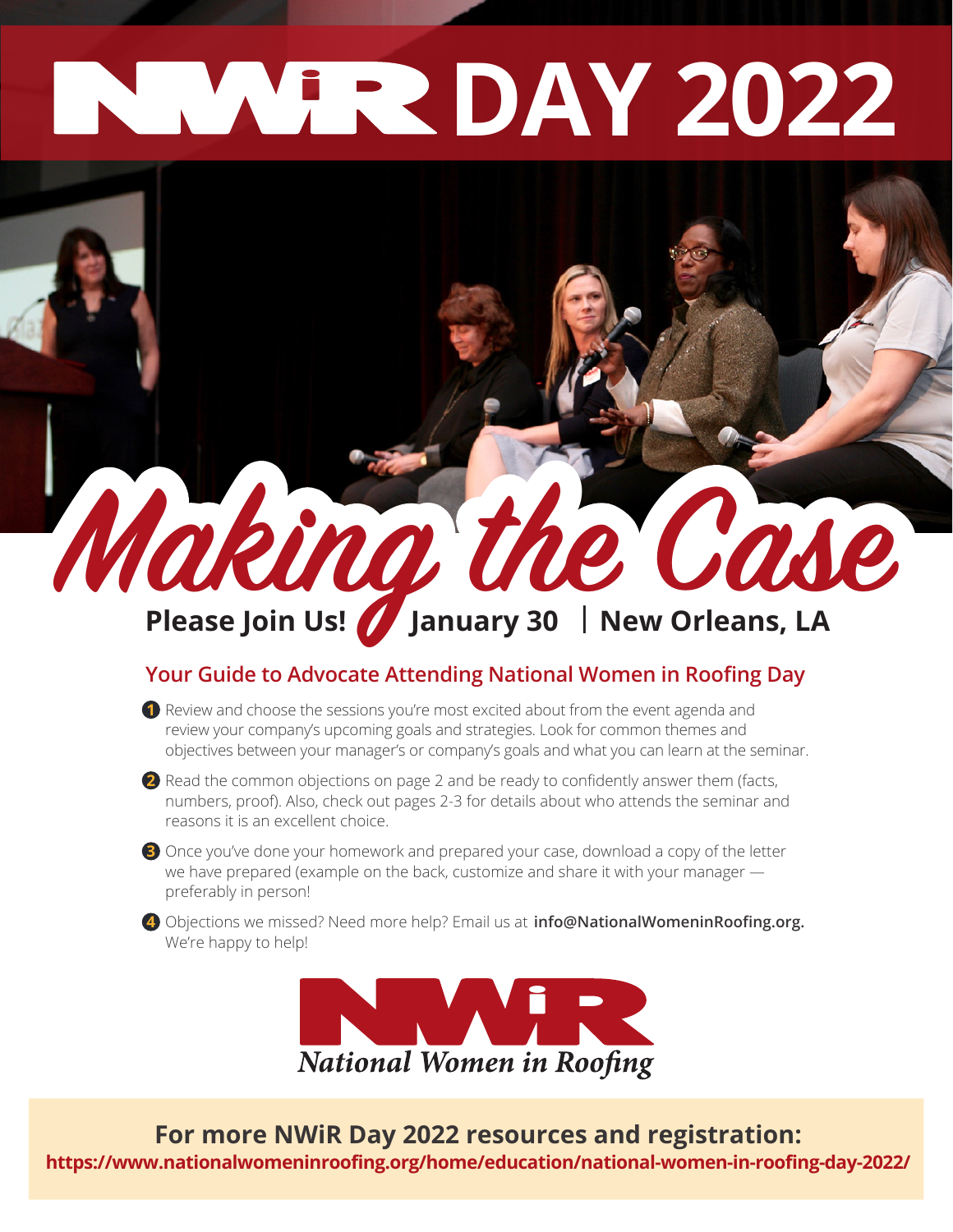### How to answer common objections with confidence.

#### **OBJECTION #1**

#### Attending the seminar is too expensive.

**Response:** Be prepared with the costs of NOT attending. Compare the cost involved to what might be lost if you aren't able to fill the sales pipeline or create opportunities for growth or keep up with the latest technologies (whatever is important to your business). Be sure to talk about the value of creating a network within the industry that you can turn to when faced with a challenge. If you want to bring your team, talk about the value of learning together.

#### **OBJECTION #2**

#### National Women in Roofing Day is just like any other networking event. It's just filled with lofty ideas and big parties.

**Response:** Be prepared with the costs of NOT attending. Compare the cost involved to what might be lost if you aren't able to fill the sales pipeline or create opportunities for growth or keep up with the latest technologies (whatever is important to your business). Be sure to talk about the value of creating a network within the industry that you can turn to when faced with a challenge. If you want to bring your team, talk about the value of learning together.

#### **OBJECTION #3**

#### It's too much time away from work.

**Response:** I've come prepared with a plan of how I'll cover my responsibilities while I'm away. By dedicating two nights and one full day to this experience, I'll be able to focus and fully immerse myself in "learning mode," which will allow me to execute what I learn faster and give me new ideas to help us reach our goals faster

#### **OBJECTION #4**

#### You can learn the same content from webinars and articles.

**Response:** Webinars and articles can fill some gaps, but they can't replace an in-person seminar experience. At NWiR Day, I'll meet other roofing professionals facing the same challenges. There's also the chance to network directly with speakers and other attendees to ask the targeted questions I have, so we can meet our specific goals.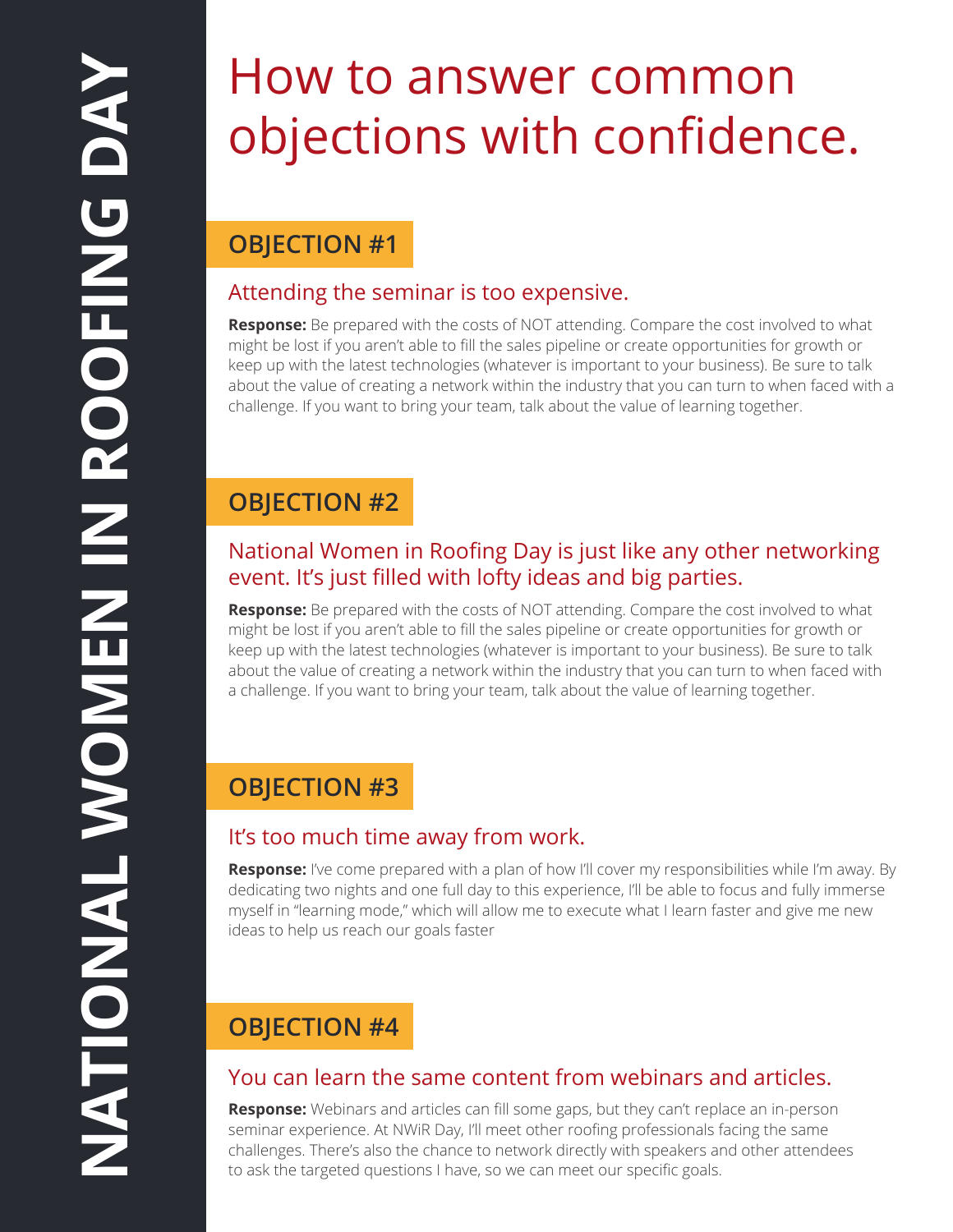## More reasons that NWiR Day is a good investment.

NWiR Day is the premier seminar for women in the roofing industry. There are a lot of seminars out there, but no others where the entire program is focused on the unique challenges and opportunities affecting women in the roofing industry.

#### Business is constantly changing.

For many of us – whether we are just starting out or have twenty-plus years under our belts – there is a gap between what we already know and what we need to know to be the best at our jobs and for our businesses. At NWiR Day, sessions are designed to help bridge that gap, whether it's learning the latest application techniques, creating a company culture that attracts and retains talent, speaking with leading marketing and technology providers or developing short-term and long-term business strategies. **Review the planned sessions for 2022 at www.nationalwomeninroofing.org.**



#### Advice and connections are invaluable.

Attendees have the chance to meet, network, and get advice from hundreds of roofing professionals from companies like Johns Manville, Tremco, TAMKO, SRS Distribution Inc., KPost Roofing & Waterproofing, Beacon Roofing Supply, Tecta America, Nations Roof, and more. From the lunch-and-learn to speed networking, introverts and extroverts alike will be able to create connections that they can turn to for advice for years to come.



#### It's all about ROI.

The majority of company budgets are dedicated to customer service, marketing and employee recruitment and retention, but most companies find their investments to only be slightly or somewhat effective. Companies continue to invest in marketing technologies, recruitment efforts and service tools, but they don't have a sufficient strategy in place to utilize them. There are many reasons for this, and NO seminar can solve all of them. But investing in their team by giving them the education to do more with the tools they have is an excellent start.